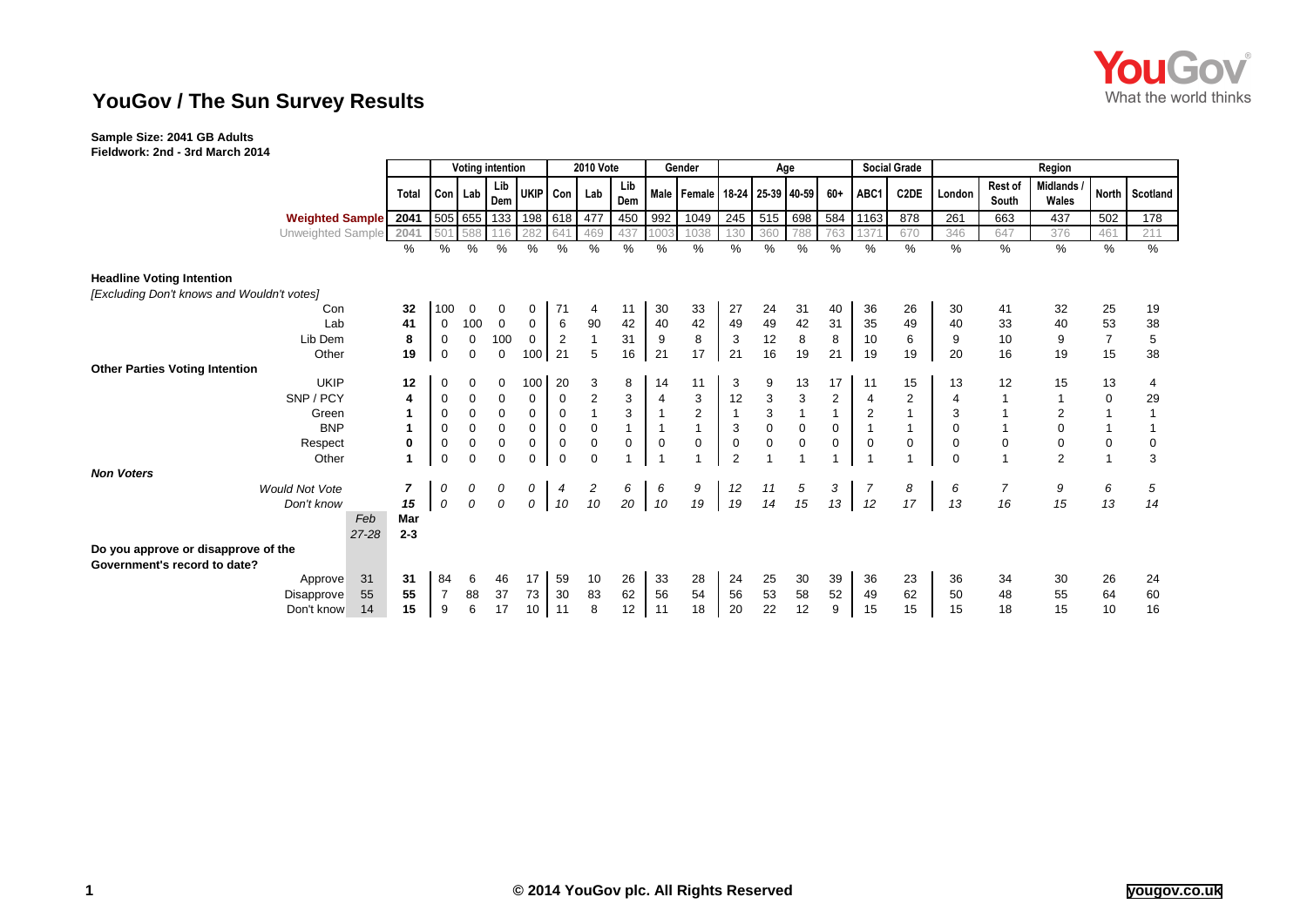

#### **Sample Size: 2041 GB Adults Fieldwork: 2nd - 3rd March 2014**

|                                                |           |                          | <b>Voting intention</b> |                  | <b>2010 Vote</b> |                |                | Gender                  |                      | Age            |                |                |                      |                | <b>Social Grade</b> | Region         |         |                     |                  |                          |              |          |
|------------------------------------------------|-----------|--------------------------|-------------------------|------------------|------------------|----------------|----------------|-------------------------|----------------------|----------------|----------------|----------------|----------------------|----------------|---------------------|----------------|---------|---------------------|------------------|--------------------------|--------------|----------|
|                                                |           | Total                    | Con                     | Lab              | Lib<br>Dem       | <b>UKIP</b>    | Con            | Lab                     | Lib<br>Dem           | Male           | Female         | 18-24          | 25-39                | 40-59          | $60+$               | ABC1           | C2DE    | London              | Rest of<br>South | <b>Midlands</b><br>Wales | <b>North</b> | Scotland |
| <b>Weighted Sample</b>                         |           | 2041                     | 505                     | 655              | 133              | 198            | 618            | 477                     | 450                  | 992            | 1049           | 245            | 515                  | 698            | 584                 | 1163           | 878     | 261                 | 663              | 437                      | 502          | 178      |
| <b>Unweighted Sample</b>                       |           | 2041                     | 501                     | 588              | 116              | 282            | 641            | 469                     | 437                  | 100            | 1038           | 130            | 360                  | 788            | 763                 | 137            | 670     | 346                 | 647              | 376                      | 461          | 211      |
|                                                |           | $\%$                     | $\%$                    | %                | %                | %              | $\%$           | %                       | $\%$                 | %              | %              | $\frac{0}{0}$  | %                    | $\%$           | %                   | %              | %       | $\frac{0}{0}$       | %                | $\frac{1}{2}$            | %            | %        |
|                                                | Feb       | Mar                      |                         |                  |                  |                |                |                         |                      |                |                |                |                      |                |                     |                |         |                     |                  |                          |              |          |
| Here is a list of problems facing the country. | $16 - 17$ | $2 - 3$                  |                         |                  |                  |                |                |                         |                      |                |                |                |                      |                |                     |                |         |                     |                  |                          |              |          |
| Could you say for each of them which           |           |                          |                         |                  |                  |                |                |                         |                      |                |                |                |                      |                |                     |                |         |                     |                  |                          |              |          |
| political party you think would handle the     |           |                          |                         |                  |                  |                |                |                         |                      |                |                |                |                      |                |                     |                |         |                     |                  |                          |              |          |
| problem best?                                  |           |                          |                         |                  |                  |                |                |                         |                      |                |                |                |                      |                |                     |                |         |                     |                  |                          |              |          |
| <b>National Health Service</b>                 |           |                          |                         |                  |                  |                |                |                         |                      |                |                |                |                      |                |                     |                |         |                     |                  |                          |              |          |
| Conservative                                   | 22        | 24                       | 75                      | -1               | 12               | 27             | 57             | 5                       | 10                   | 26             | 22             | 11             | 16                   | 25             | 35                  | 27             | 20      | 27                  | 29               | 22                       | 19           | 22       |
| Labour                                         | 35        | 37                       | $\overline{7}$          | 87               | 14               | 15             | 10             | 76                      | 43                   | 39             | 34             | 43             | 34                   | 40             | 33                  | 35             | 39      | 39                  | 31               | 34                       | 47           | 33       |
| <b>Liberal Democrat</b>                        | 5         | 6                        | 3                       | 0                | 59               | 3              | 3              | $\mathbf{1}$            | 17                   | $\overline{7}$ | 5              | 5              | 9                    | 5              | 6                   | 8              | 3       | 8                   | 6                | $\overline{7}$           | 5            | 3        |
| Other                                          | 5         | 4                        | $\mathbf 0$             | 0                | 0                | 22             | 5              | -1                      | 3                    | 5              | 4              | 5              | 3                    | $\overline{4}$ | 5                   | 3              | 5       | 3                   | 3                | 5                        | 3            | 14       |
| None                                           | 13        | 12                       | 6                       | 4                | 5                | 21             | 11             | $\overline{7}$          | 13                   | 10             | 14             | 11             | 13                   | 12             | 11                  | 12             | 12      | 8                   | 11               | 15                       | 13           | 11       |
| Don't know                                     | 20        | 17                       | 10                      | $\overline{7}$   | 10               | 11             | 14             | 10                      | 14                   | 13             | 21             | 25             | 25                   | 13             | 11                  | 14             | 22      | 14                  | 20               | 19                       | 13           | 16       |
| Asylum and immigration<br>Conservative         | 26        | 25                       | 68                      | 9                | 23               | 7              | 50             | 9                       | 19                   | 26             | 24             | 18             | 21                   | 26             | 31                  | 30             | 18      | 25                  | 29               | 25                       | 22           | 17       |
| Labour                                         | 17        | 18                       | $\overline{2}$          | 48               | 9                | $\mathbf 0$    | $\mathbf{1}$   | 42                      | 20                   | 18             | 18             | 21             | 23                   | 17             | 14                  | 17             | 20      | 20                  | 16               | 16                       | 21           | 20       |
| <b>Liberal Democrat</b>                        | 6         | 6                        | 3                       | 3                | 46               | 0              | 3              | $\overline{2}$          | 15                   | 8              | 4              | 6              | 8                    | 5              | 5                   | 8              | 3       | 9                   | 4                | 6                        | 6            | 6        |
| Other                                          | 17        | 18                       | 12                      | 13               | $\overline{2}$   | 78             | 24             | 14                      | 13                   | 21             | 16             | 14             | 9                    | 21             | 25                  | 16             | 21      | 15                  | 16               | 20                       | 19           | 24       |
| None                                           | 15        | 16                       | $\overline{7}$          | 13               | 9                | 15             | 12             | 17                      | 17                   | 14             | 18             | 14             | 17                   | 17             | 15                  | 15             | 17      | 14                  | 16               | 16                       | 17           | 14       |
| Don't know                                     | 19        | 17                       | 8                       | 13               | 11               | 0              | 9              | 15                      | 16                   | 13             | 20             | 27             | 22                   | 14             | 11                  | 13             | 21      | 16                  | 19               | 16                       | 14           | 19       |
| Law and order                                  |           |                          |                         |                  |                  |                |                |                         |                      |                |                |                |                      |                |                     |                |         |                     |                  |                          |              |          |
| Conservative                                   | 33        | 34                       | 86                      | 12               | 34               | 29             | 68             | 12                      | 27                   | 39             | 30             | 20             | 26                   | 36             | 46                  | 40             | 26      | 37                  | 39               | 33                       | 31           | 28       |
| Labour                                         | 21        | 23                       | $\overline{2}$          | 62               | 11               | 3              | $\overline{4}$ | 56                      | 24                   | 23             | 22             | 25             | 25                   | 23             | 20                  | 20             | 26      | 20                  | 18               | 22                       | 33           | 18       |
| Liberal Democrat                               | 5         | 4                        | 1                       | 3                | 37               | 0              | -1             | $\overline{\mathbf{c}}$ | 12                   | $\overline{4}$ | 4              | 5              | 6                    | 3              | 4                   | 5              | 3       | 10                  | 4                | 3                        | 3            | 3        |
| Other                                          | 8         | 6                        | $\mathbf 1$             | $\overline{1}$   | $\overline{1}$   | 43             | 9              | $\overline{2}$          | $\overline{4}$       | $\overline{7}$ | 5              | 4              | 3                    | $\overline{7}$ | 9                   | 5              | 8       | 6                   | 6                | $\overline{7}$           | 5            | 9        |
| None                                           | 13<br>21  | 13                       | 4                       | 7                | 4                | 18             | 9              | 10                      | 15                   | 9              | 16             | 12<br>35       | 15                   | 13             | 10                  | 12             | 13      | $\overline{7}$      | 13               | 12                       | 14           | 16       |
| Don't know<br><b>Education and schools</b>     |           | 20                       | 6                       | 15               | 12               | 6              | 9              | 18                      | 18                   | 16             | 23             |                | 25                   | 18             | 10                  | 16             | 24      | 20                  | 20               | 22                       | 14           | 26       |
| Conservative                                   | 26        | 26                       | 78                      | 3                | 11               | 33             | 61             | 5                       | 16                   | 29             | 23             | 16             | 17                   | 28             | 37                  | 30             | 21      | 32                  | 29               | 26                       | 23           | 19       |
| Labour                                         | 30        | 32                       | 6                       | 79               | $\overline{7}$   | $\overline{7}$ | 8              | 71                      | 34                   | 33             | 32             | 35             | 33                   | 34             | 29                  | 30             | 35      | 29                  | 27               | 32                       | 43           | 27       |
| <b>Liberal Democrat</b>                        | 6         | 8                        | 4                       | 4                | 67               | $\overline{c}$ | 4              | $\mathbf{1}$            | 21                   | 8              | $\overline{7}$ | $\overline{1}$ | 11                   | $\overline{7}$ | 8                   | 10             | 4       | 11                  | 9                | 6                        | 6            | 5        |
| Other                                          | 6         | 5                        | $\mathbf 0$             | 0                | 0                | 30             | 5              | $\mathbf{1}$            | 3                    | 6              | 3              | 5              | 3                    | 5              | 5                   | $\overline{4}$ | 6       | $\overline{4}$      | 4                | 5                        | 3            | 10       |
| None                                           | 12        | 12                       | 4                       | 5                | 4                | 16             | 10             | 9                       | 11                   | 9              | 14             | 12             | 14                   | 12             | 9                   | 12             | 12      | 6                   | 12               | 12                       | 12           | 16       |
| Don't know                                     | 20        | 18                       | 9                       | 9                | 11               | 11             | 13             | 13                      | 16                   | 15             | 21             | 31             | 23                   | 15             | 12                  | 14             | 22      | 18                  | 18               | 19                       | 14           | 23       |
| <b>Taxation</b>                                |           |                          |                         |                  |                  |                |                |                         |                      |                |                |                |                      |                |                     |                |         |                     |                  |                          |              |          |
| Conservative                                   | 28        | 30                       | 83                      | 5                | 26               | 32             | 65             | 8                       | 18                   | 35             | 25             | 17             | 21                   | 33             | 40                  | 34             | 24      | 33                  | 35               | 29                       | 25           | 21       |
| Labour                                         | 28        | 30                       | $\overline{4}$          | 74               | 9                | 8              | 6              | 65                      | 34                   | 29             | 30             | 35             | 30                   | 30             | 26                  | 28             | 32      | 26                  | 25               | 28                       | 39           | 26       |
| <b>Liberal Democrat</b>                        | 6         | $\overline{\phantom{a}}$ | 3                       | 4                | 55               | 3              | 3              | 3                       | 19                   | 8              | 6              | 4              | 10                   | $\overline{7}$ | 6                   | 8              | 6       | 11                  | $\overline{7}$   | 8                        | 6            | 6        |
| Other                                          | 6<br>12   | 5<br>12                  | $\Omega$<br>4           | $\mathbf 1$<br>5 | 0<br>5           | 32<br>16       | 6<br>9         | $\mathbf{1}$<br>9       | $\overline{4}$<br>12 | 6<br>10        | 4<br>14        | 6              | $\overline{4}$<br>14 | 5<br>12        | 5<br>11             | 5<br>11        | 6<br>13 | 3<br>$\overline{7}$ | 5<br>12          | 5<br>13                  | 3<br>13      | 14<br>14 |
| None<br>Don't know                             | 20        | 17                       | 6                       | 11               | 5                | 9              | 10             | 14                      | 14                   | 13             | 20             | 10<br>29       | 21                   | 13             | 12                  | 14             | 21      | 19                  | 16               | 17                       | 15           | 19       |
|                                                |           |                          |                         |                  |                  |                |                |                         |                      |                |                |                |                      |                |                     |                |         |                     |                  |                          |              |          |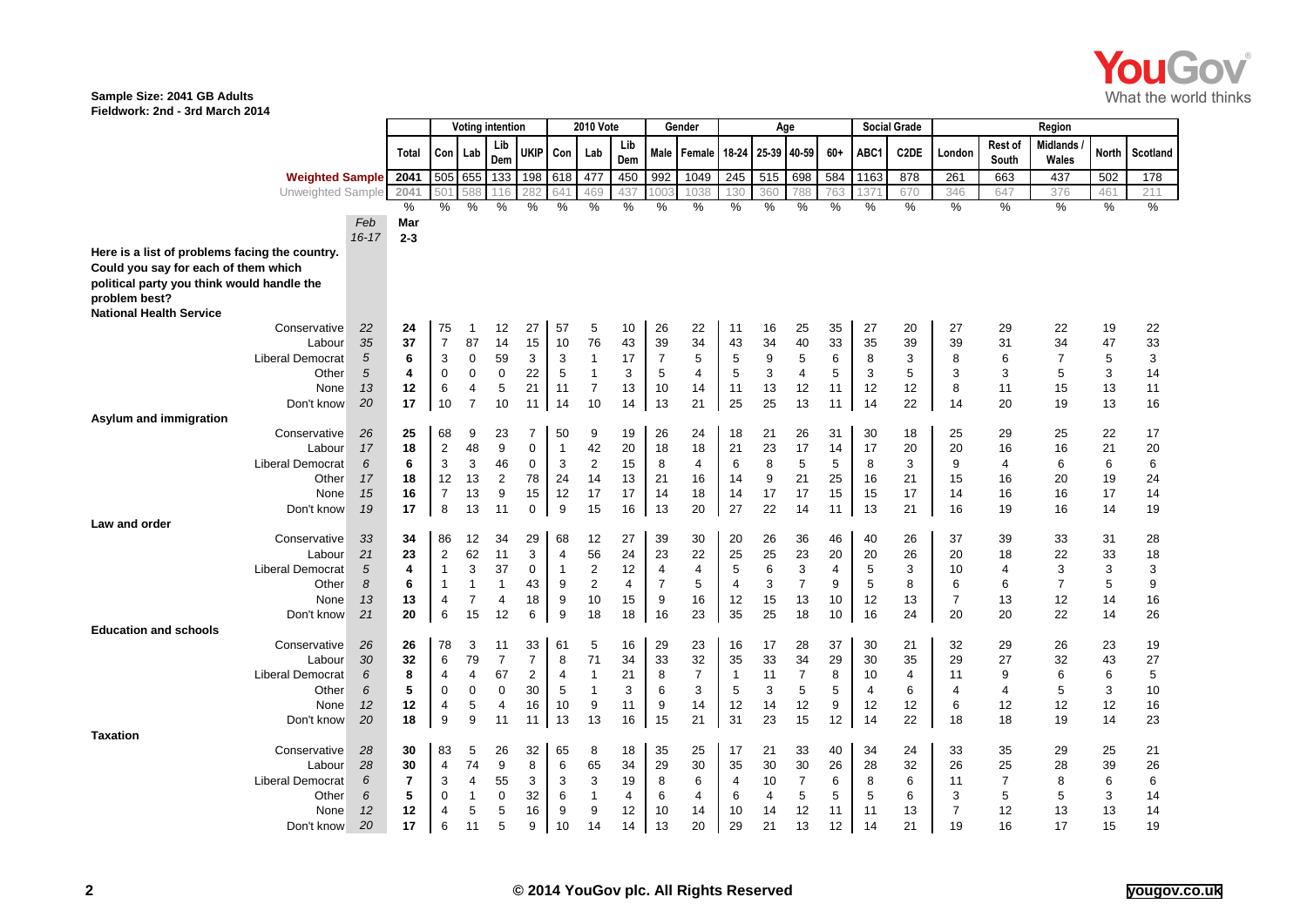

### **Sample Size: 2041 GB Adults**

**Fieldwork: 2nd - 3rd March 2014**

|                         |                |      | <b>Voting intention</b> |                |                | <b>2010 Vote</b> |                |                | Gender     |                | Age            |                   |      |     |       | <b>Social Grade</b> | Region            |                |                  |                          |                |                |
|-------------------------|----------------|------|-------------------------|----------------|----------------|------------------|----------------|----------------|------------|----------------|----------------|-------------------|------|-----|-------|---------------------|-------------------|----------------|------------------|--------------------------|----------------|----------------|
|                         | Total          |      | Con Lab                 |                | Lib<br>Dem     | <b>UKIP</b>      | Con            | Lab            | Lib<br>Dem | Male           | Female         | 18-24 25-39 40-59 |      |     | $60+$ | ABC1                | C <sub>2</sub> DE | London         | Rest of<br>South | <b>Midlands</b><br>Wales | <b>North</b>   | Scotland       |
| <b>Weighted Sample</b>  | 2041           |      | 505 655                 |                | 133            | 198              | 618            | 477            | 450        | 992            | 1049           | 245               | 515  | 698 | 584   | 1163                | 878               | 261            | 663              | 437                      | 502            | 178            |
| Unweighted Sample       | 2041           |      | 501                     | 588            | 116            | 282              | 641            | 469            | 437        | 100            | 1038           | 130               | 360  | 788 | 763   | 137                 | 670               | 346            | 647              | 376                      | 461            | 211            |
| <b>Unemployment</b>     |                | $\%$ | $\%$                    | $\%$           | %              | $\%$             | %              | %              | %          | $\%$           | $\%$           | $\%$              | $\%$ | %   | %     | %                   | %                 | $\frac{0}{0}$  | %                | $\%$                     | $\%$           | $\%$           |
| Conservative            | 27             | 27   | 82                      | 3              | 12             | 26               | 62             | 6              | 15         | 29             | 24             | 15                | 18   | 29  | 37    | 31                  | 21                | 29             | 29               | 28                       | 23             | 23             |
| Labour                  | 29<br>31       |      | 6                       | 78             | 18             | 9                | 8              | 68             | 33         | 32             | 30             | 33                | 31   | 31  | 31    | 30                  | 34                | 35             | 27               | 28                       | 41             | 24             |
| <b>Liberal Democrat</b> | $\overline{4}$ | 6    | $\overline{2}$          | $\overline{2}$ | 52             | 2                | 3              | $\overline{2}$ | 17         | $\overline{7}$ | 5              | 6                 | 8    | 5   | 5     |                     | $\overline{4}$    | 9              |                  |                          | 6              | $\overline{2}$ |
| Other                   | $\overline{7}$ | 5    | 0                       |                |                | 33               | 6              | 2              | 4          | 7              | $\overline{4}$ | 7                 | 4    | 6   | 5     | 5                   | 7                 | 4              | 5                | 6                        | 3              | 16             |
| None                    | 14             | 13   | 4                       |                | 5              | 20               | 11             | 9              | 13         | 10             | 15             | 10                | 15   | 12  | 11    | 12                  | 14                | 6              | 14               | 14                       | 13             | 13             |
| Don't know              | 19             | 18   | $\overline{7}$          | 12             | 12             | 10               | 11             | 14             | 18         | 15             | 21             | 29                | 25   | 16  | 11    | 16                  | 22                | 16             | 20               | 19                       | 15             | 21             |
| The economy in general  |                |      |                         |                |                |                  |                |                |            |                |                |                   |      |     |       |                     |                   |                |                  |                          |                |                |
| Conservative            | 31             | 33   | 91                      |                | 24             | 38               | 71             | 9              | 20         | 38             | 29             | 20                | 25   | 34  | 45    | 37                  | 27                | 37             | 38               | 30                       | 29             | 28             |
| Labour                  | 23             | 25   |                         | 71             | 6              |                  | 3              | 62             | 26         | 26             | 25             | 29                | 25   | 27  | 22    | 23                  | 28                | 25             | 22               | 23                       | 33             | 23             |
| <b>Liberal Democrat</b> | 5              | 5    | 0                       |                | 50             | 3                | $\overline{2}$ |                | 16         | 6              | 5              | 2                 | 8    | 5   | 5     | 6                   | 4                 |                | 3                |                          | 6              | 3              |
| Other                   | 6              | 6    |                         | 0              | 0              | 32               | 6              |                | 4          |                | 4              | 9                 | 4    | 6   | 5     | 5                   | 6                 | 4              | 5                | 6                        | 4              | 13             |
| None                    | 14             | 12   | $\overline{2}$          |                | 6              | 16               | 9              | 10             | 13         | 9              | 15             | 10                | 13   | 13  | 10    | 12                  | 12                | 8              | 12               | 13                       | 12             | 10             |
| Don't know              | 20             | 19   | 5                       | 14             | 14             | 10               | 10             | 16             | 21         | 16             | 23             | 31                | 25   | 16  | 13    | 17                  | 23                | 19             | 19               | 21                       | 16             | 24             |
| <b>Europe</b>           |                |      |                         |                |                |                  |                |                |            |                |                |                   |      |     |       |                     |                   |                |                  |                          |                |                |
| Conservative            | 20             | 21   | 63                      | 6              | 14             | 6                | 46             |                | 13         | 22             | 21             | 15                | 16   | 23  | 27    | 23                  | 19                | 20             | 24               | 23                       | 18             | 21             |
| Labour                  | 21             | 22   | 3                       | 58             | 6              | 2                | 3              | 53             | 23         | 23             | 22             | 22                | 27   | 23  | 17    | 22                  | 23                | 22             | 21               | 17                       | 29             | 22             |
| <b>Liberal Democrat</b> | $\overline{7}$ | 8    | 3                       | 5              | 61             |                  | 3              | $\overline{2}$ | 24         | 11             | 6              | $\overline{4}$    | 10   | 7   | 9     | 11                  | 5                 | 13             | 9                | 6                        | 8              | 4              |
| Other                   | 16             | 16   | 14                      | 9              |                | 73               | 24             | 9              | 11         | 20             | 13             | 14                | 8    | 18  | 22    | 15                  | 18                | 16             | 16               | 17                       | 15             | 22             |
| None                    | 14             | 13   | 8                       |                | $\overline{4}$ | 15               | 11             | 10             | 13         | 10             | 16             | 13                | 14   | 13  | 11    | 12                  | 13                | $\overline{7}$ | 12               | 16                       | 15             | 11             |
| Don't know              | 22             | 19   | 9                       | 15             | 13             | 2                | 13             | 18             | 16         | 15             | 23             | 32                | 24   | 16  | 13    | 17                  | 22                | 21             | 20               | 21                       | 15             | 20             |
| <b>Welfare benefits</b> |                |      |                         |                |                |                  |                |                |            |                |                |                   |      |     |       |                     |                   |                |                  |                          |                |                |
| Conservative            |                | 28   | 79                      |                | 12             | 26               | 60             | 8              | 18         | 32             | 25             | 19                | 21   | 30  | 36    | 31                  | 24                | 28             | 33               | 28                       | 24             | 22             |
| Labour                  |                | 30   | 5                       | 75             | 11             | 8                | -7             | 67             | 35         | 29             | 31             | 29                | 32   | 30  | 30    | 28                  | 33                | 33             | 27               | 28                       | 37             | 28             |
| <b>Liberal Democrat</b> |                | 6    | 3                       | $\overline{2}$ | 60             | 2                | $\overline{4}$ | $\overline{2}$ | 17         |                | 5              | 4                 | 9    | 5   | 6     | 9                   | 3                 | 10             |                  | 6                        | $\overline{7}$ | $\overline{2}$ |
| Other                   | 7              |      |                         |                | 0              | 42               | 9              | 2              | 4          | 9              | 5              | 6                 | 5    | 8   | 8     |                     |                   | 5              | 5                | 8                        | 5              | 17             |
| None                    |                | 12   | 5                       | 5              |                | 18               | 10             | 8              | 13         | 9              | 14             | 12                | 13   | 12  | 11    | 12                  | 12                | 7              | 12               | 14                       | 13             | 11             |
| Don't know              |                | 17   | 7                       |                | 10             | 4                | 10             | 14             | 14         | 14             | 19             | 30                | 21   | 15  | 9     | 14                  | 20                | 17             | 18               | 17                       | 14             | 19             |